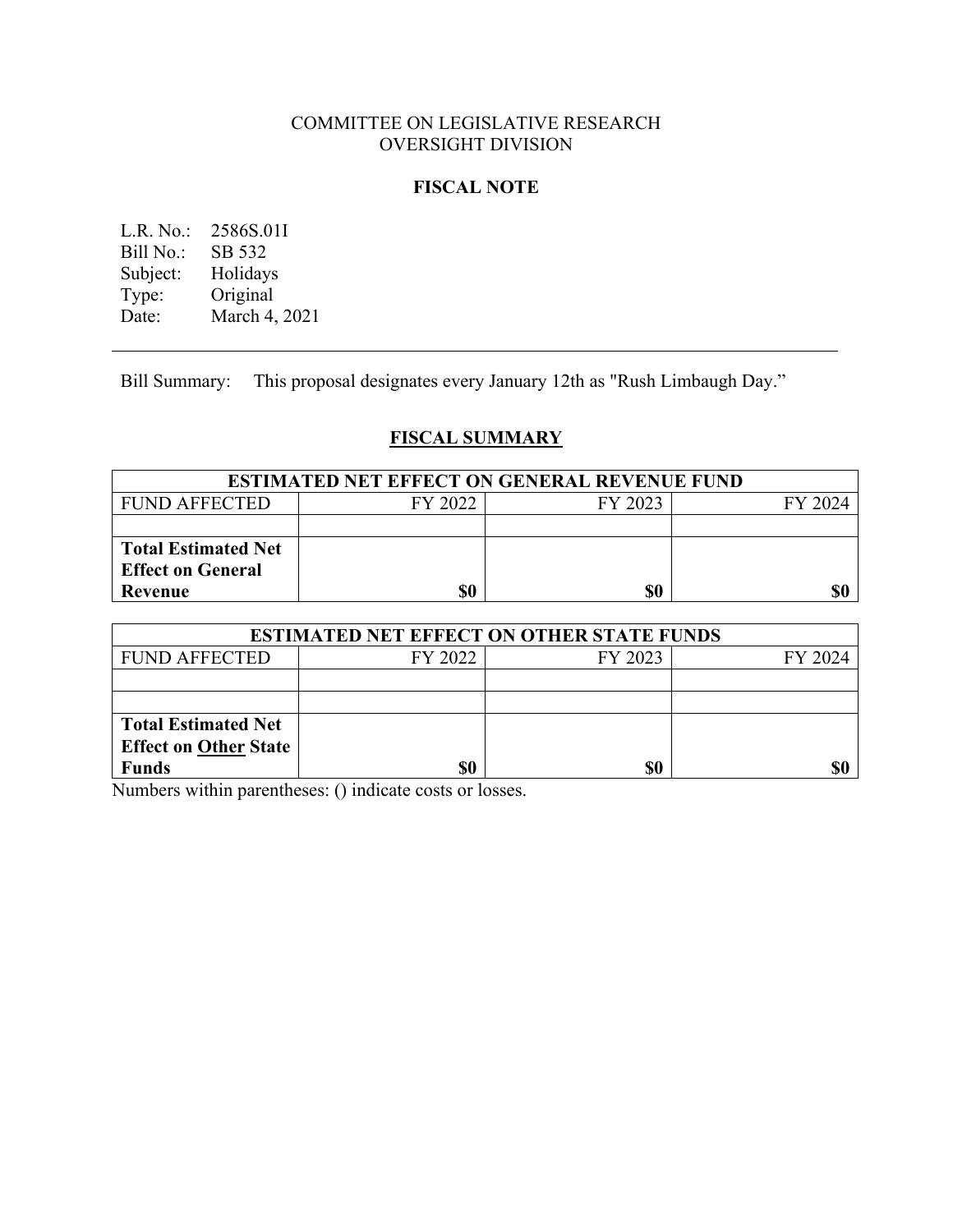L.R. No. 2586S.01I Bill No. SB 532 Page **2** of **4** March 4, 2021

| <b>ESTIMATED NET EFFECT ON FEDERAL FUNDS</b> |         |         |         |  |
|----------------------------------------------|---------|---------|---------|--|
| <b>FUND AFFECTED</b>                         | FY 2022 | FY 2023 | FY 2024 |  |
|                                              |         |         |         |  |
|                                              |         |         |         |  |
| <b>Total Estimated Net</b>                   |         |         |         |  |
| <b>Effect on All Federal</b>                 |         |         |         |  |
| <b>Funds</b>                                 | \$0     | \$0     | \$0     |  |

| <b>ESTIMATED NET EFFECT ON FULL TIME EQUIVALENT (FTE)</b> |         |         |         |  |
|-----------------------------------------------------------|---------|---------|---------|--|
| <b>FUND AFFECTED</b>                                      | FY 2022 | FY 2023 | FY 2024 |  |
|                                                           |         |         |         |  |
|                                                           |         |         |         |  |
| <b>Total Estimated Net</b>                                |         |         |         |  |
| <b>Effect on FTE</b>                                      |         |         |         |  |

- ☐ Estimated Net Effect (expenditures or reduced revenues) expected to exceed \$250,000 in any of the three fiscal years after implementation of the act or at full implementation of the act.
- $\Box$  Estimated Net Effect (savings or increased revenues) expected to exceed \$250,000 in any of the three fiscal years after implementation of the act or at full implementation of the act.

| <b>ESTIMATED NET EFFECT ON LOCAL FUNDS</b> |     |         |  |
|--------------------------------------------|-----|---------|--|
| ' FUND AFFECTED                            |     | FY 2023 |  |
| <b>Local Government</b>                    | \$0 | \$0     |  |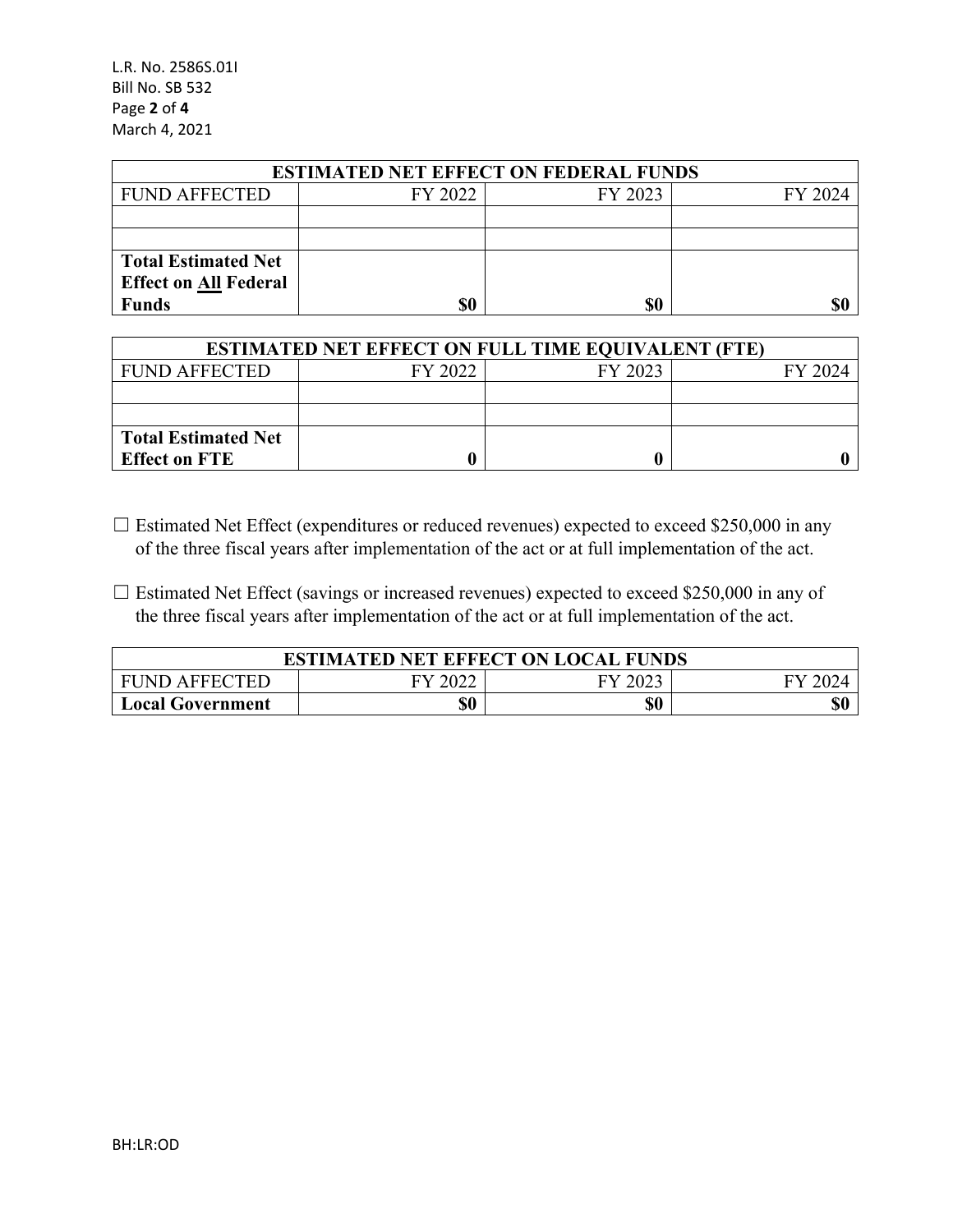## **FISCAL ANALYSIS**

### ASSUMPTION

Officials from the **Office of Administration** assumes the proposal will have no fiscal impact on their respective organizations.

**Oversight** notes that the above mentioned agency has stated the proposal would not have a direct fiscal impact on their organization. Oversight does not have any information to the contrary. Therefore, Oversight will reflect a zero impact on the fiscal note.

| <b>FISCAL IMPACT</b>    | FY 2022           | FY 2023    | FY 2024    |
|-------------------------|-------------------|------------|------------|
| <b>State Government</b> | $^{\prime}10$ Mo. |            |            |
|                         | \$0               | <u>\$0</u> | <b>\$0</b> |

| <b>FISCAL IMPACT -</b> | FY 2022    | FY 2023    | FY 2024    |
|------------------------|------------|------------|------------|
| Local Government       | $10$ Mo.   |            |            |
|                        |            |            |            |
|                        | <u>\$0</u> | <u>\$0</u> | <b>\$0</b> |

#### FISCAL IMPACT – Small Business

No direct fiscal impact to small businesses would be expected as a result of this proposal.

#### FISCAL DESCRIPTION

The proposed legislation appears to have no direct fiscal impact.

This legislation is not federally mandated, would not duplicate any other program and would not require additional capital improvements or rental space.